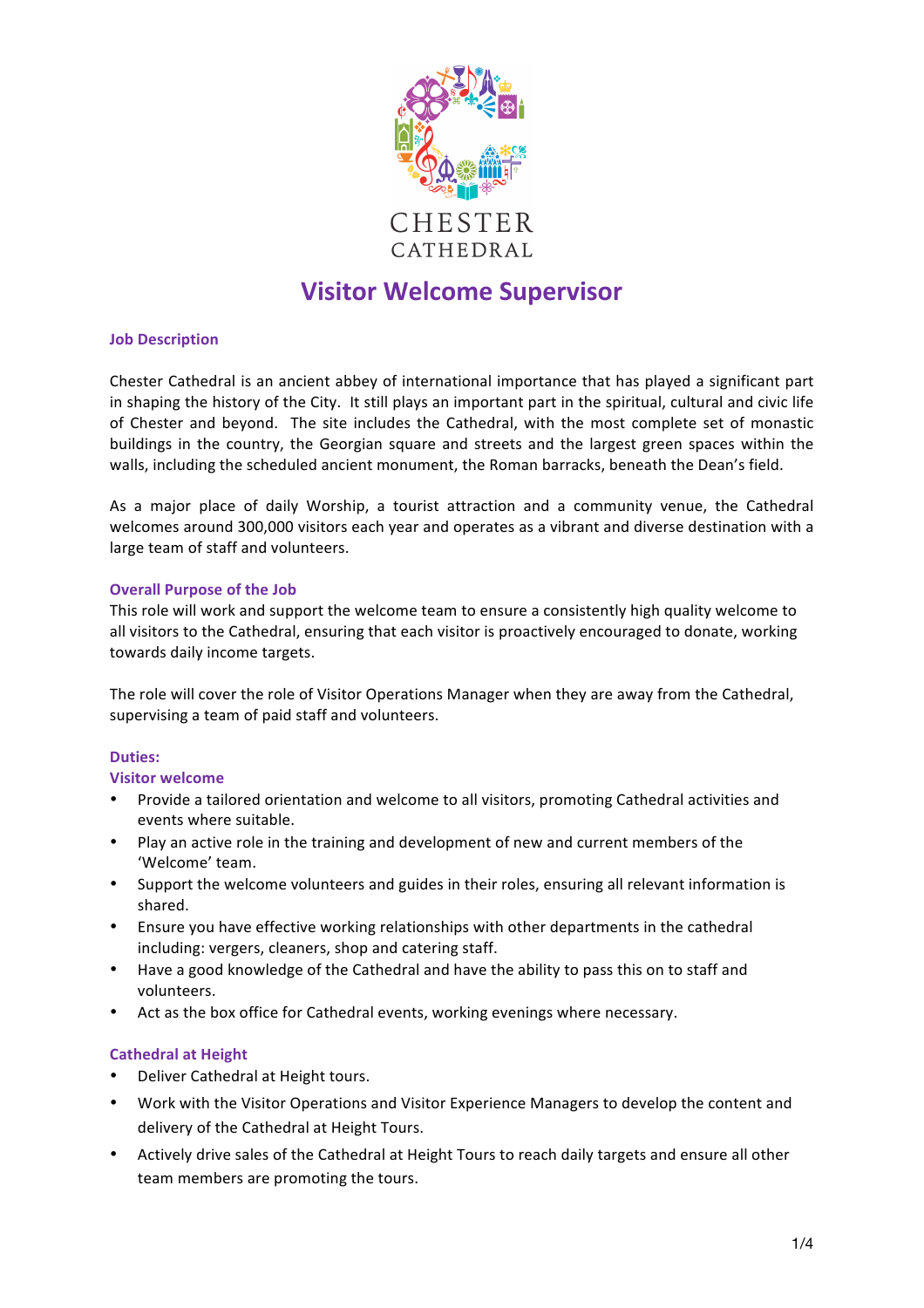Be responsible for the completion of daily and weekly reports, ensuring all paperwork and reporting tools are set up for other staff to use.

# **Administration**

- Be proficient on the till system and oversee the practices of all other staff.
- Accurately complete end of day till procedures including relevant excel paperwork and report any issues or discrepancies.
- Be proficient in excel and other Microsoft programs.

## **Health & safety**

- Be aware of the current health and safety policy and procedures within the building and ensure these standards are met in all of your work spaces.
- Attend first aid training and administer first aid as appropriate.
- Ensure that you are trained in current fire evacuation procedures.
- Complete safeguarding training and be aware of current safeguarding policies and procedures.
- This role may be subject to DBS clearance while it is not necessary for the role as it is described in this document, there may be circumstances when this will be required in the future.

## **Training and development**

The individual will be expected to attend training courses and meetings as required and to keep alert to legislation and other changes and opportunities for personal development.

This job description is intended for operational purposes only and does not form part of a contract of employment. It will be subject to regular review and the Casual Staff member will be expected to perform other duties not expressly specified within this job description.

## **Working Pattern:**

This role will be full time but part-time or flexible working will also be considered.

## **Accountable to:**

The Visitor Operations Manager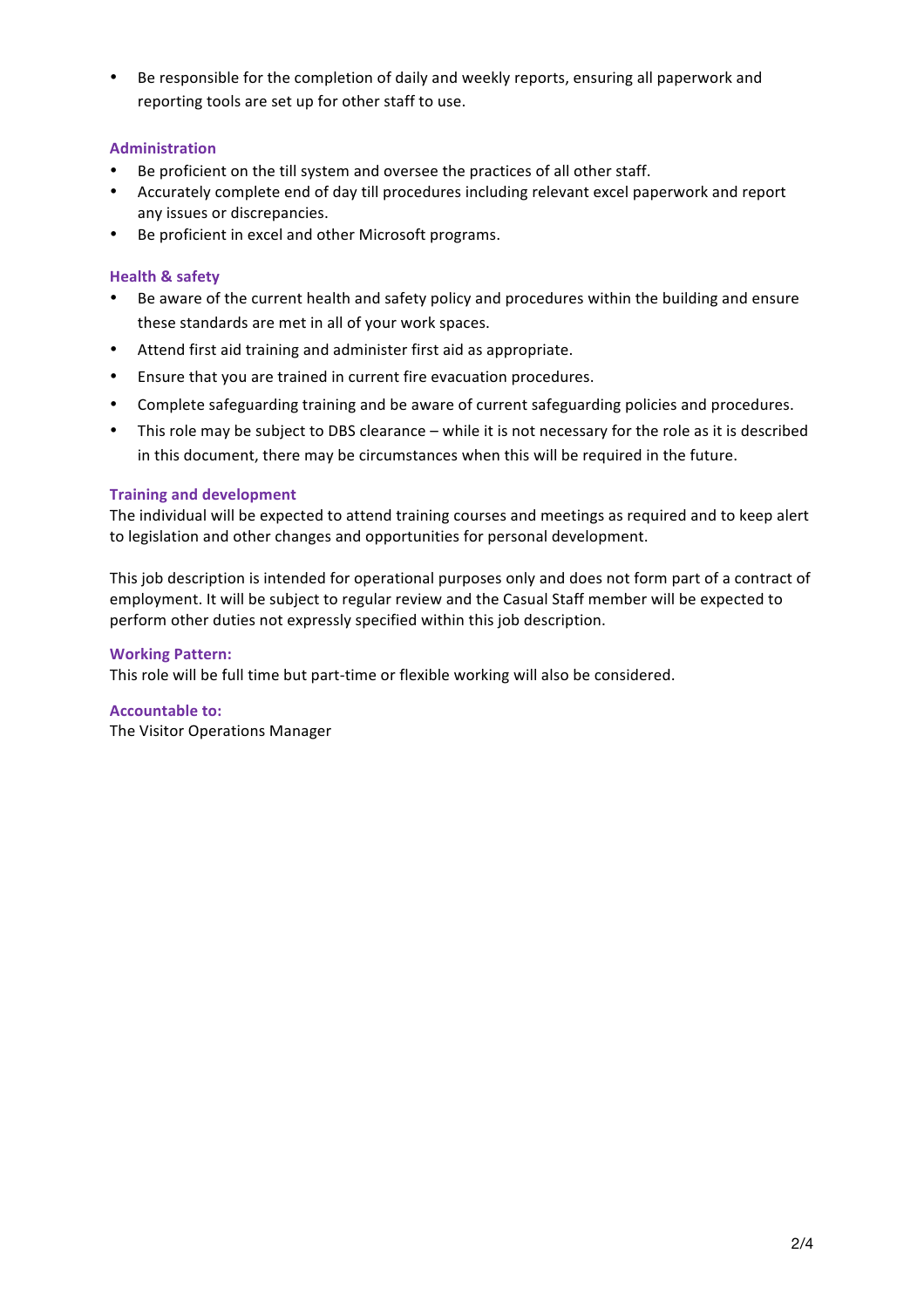# **Person Specification**

|                                                                                | Essential    | Desirable | How<br>Assessed |
|--------------------------------------------------------------------------------|--------------|-----------|-----------------|
| Friendly and outgoing                                                          | $\checkmark$ |           |                 |
| Supervisory or team leader experience                                          | $\checkmark$ |           | A/I             |
| Excellent customer service                                                     | $\checkmark$ |           | A/I             |
| The ability to work in a team                                                  | $\checkmark$ |           | A/I             |
| To maintain a smart and presentable appearance                                 | $\checkmark$ |           |                 |
| Excellent written and verbal communication skills                              | $\checkmark$ |           | A/I             |
| Sympathetic towards and support for the mission and values of the<br>Cathedral |              |           | A/I             |
| EPOS/till experience                                                           |              | ✓         | A/I             |
| Cash management experience                                                     |              | ✓         | A/I             |
| Relevant visitor training experience                                           |              | ✓         | A/I             |
| Experience of working in a busy heritage site or tourist attraction            |              | ✓         | A/I             |

Key:<br>A –<br>D – Application form and covering letter

- D Documentation (certificates)<br>  $I -$  Interview
- **Interview**

Please apply with your completed application form and covering letter to:

Christine Williams, 9 Abbey Square, Chester, CH1 2HU or Christine.williams@chestercathedral.com